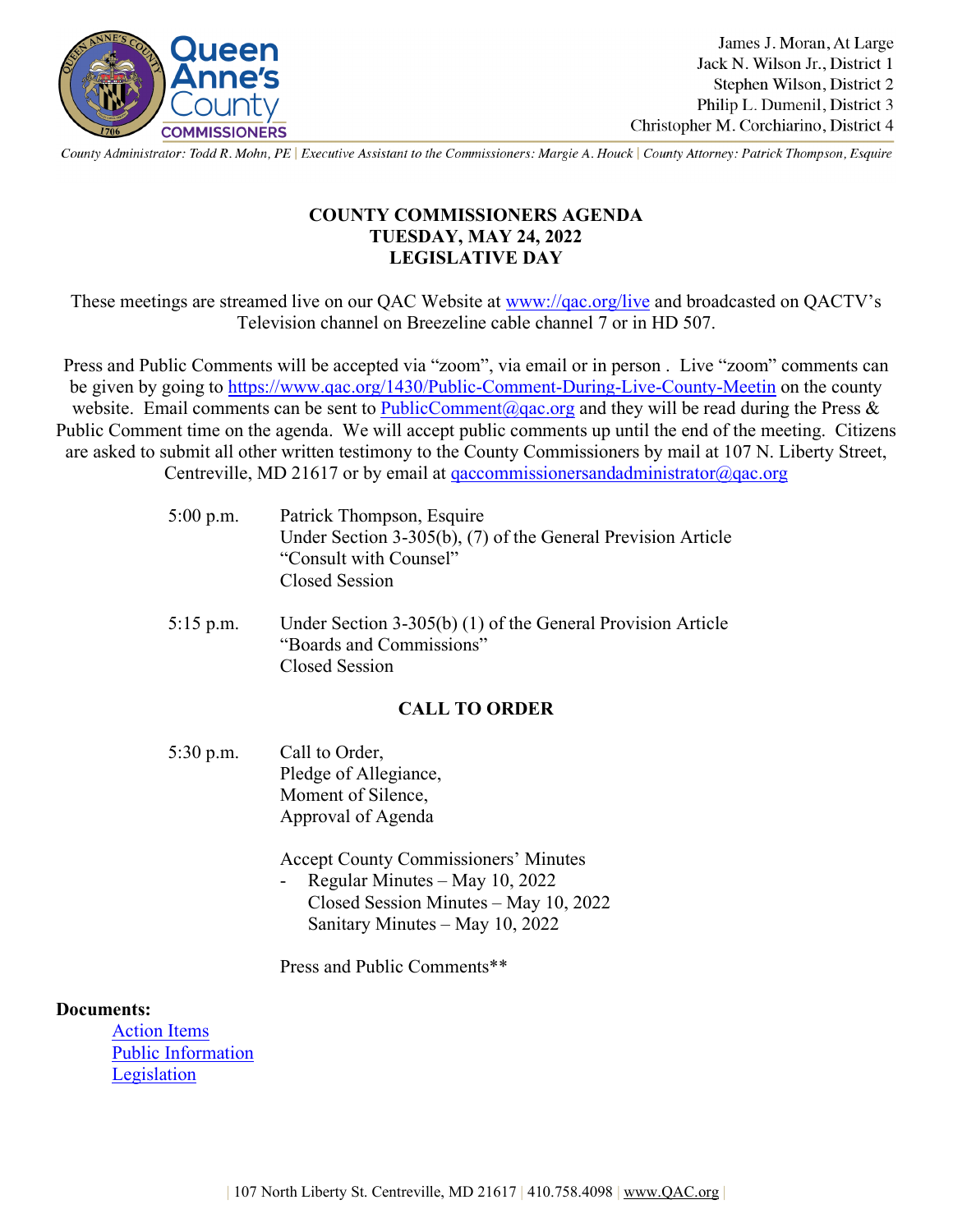## **LEGISLATION**

- 5:40 p.m. Public Hearing County Ordinance 21-04 "A BILL ENTITLED AN ACT CONCERNING the Utility Scale Solar Array (USSA) District in Queen Anne's County"
- 5:50 p.m. Comprehensive Master Water & Sewer Hearing

"White Marsh Park & Bloomfield House"

The amendment application seeks to change the water and sewer service designation from S-6/W-6 to S-2/W-2 to connect the existing uses to the Town of Centreville's water and sewer system in accordance with Article 5.19.5.1.b of the Plan (thereby the connection is "deemed by the County to be a direct benefit to the populace"). The property will be given an 'L' designation (limited development) in accordance with Article 5.14.3.8 of the Plan thereby not allowing any intensification of the use without a subsequent amendment into the Plan. The average anticipated water and sewer flows for the property would be 250 gallons per day

6:00 p.m. County Ordinance NO. 22-09 A BILL ENTITLED AN ACT CONCERNING Illicit Discharge Detection and Elimination of Pollutants in the Municipal Separate Storm Sewer System (MS4) in Queen Anne's County (This can be voted on)

## **PRESENTATIONS**

6:10 p.m. 2022 Opioid Awareness Poster Contest Winners – Dr. Patricia Saelens, Warren Wright, Cathy Wright and Julie Kille

> QACHS Theater Competition - Dr. Patricia Saelens, Warren Wright, Cathy Wright and Julie Kille

### **NEW BUSINESS**

6:25 p.m. Mr. Todd R. Mohn, PE, County Administrator "Presentation of Documents for Signatures and Weekly Correspondence" Action

- 1. Board of Education Transfer Between Major State Categories
- 2. Bid Review for Maryland Energy Administration (MEA) Grant
- 3. Housing Bond Allocation Transfer 2022
- 4. Emergency Services Memorandum of Understanding Between Queen Anne's County and Calvert County
- 5. Resolution #22-04 for QAC Comprehensive Plan
- 6. Resolution #22-05 for Kent Narrows Community Plan

### **Documents:**

**[Memorandum](https://www.qac.org/DocumentCenter/View/16415/BCC-memo_May-24)** [2022 Queen Anne's County Comprehensive Plan](https://www.qac.org/DocumentCenter/View/16418/2022-Queen-Annes-County-Comprehensive-Plan_NoExtraPgs) [2022 Kent Narrows Community Plan](https://www.qac.org/DocumentCenter/View/16416/2022-Kent-Narrows-Community-Plan_NoExtraPgs) [Resolution #22-04 and #22-05](https://www.qac.org/DocumentCenter/View/16417/Resolution-22-04-and-22-05_QACCP-and-KNCP-Adoption)